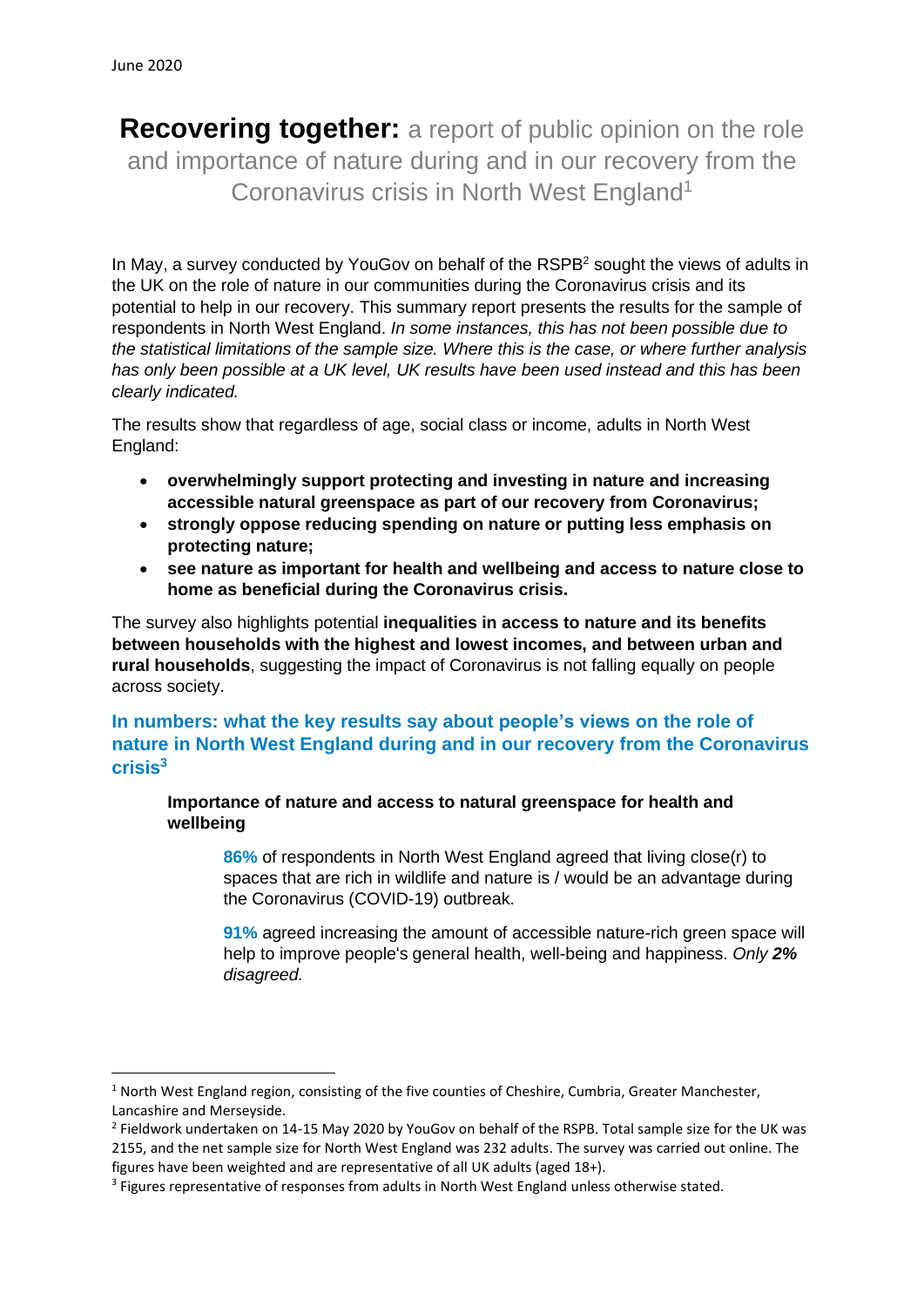### **Protecting and investing in nature and increasing accessible natural greenspace**

**84%** support the suggestion that Government should increase the number of accessible nature-rich areas in the UK. *Only 6% disagreed.*

**85%** oppose the idea of Government reducing spending on nature in the UK *Only 8% were in favour of reducing spending on nature.*

### **Social inequality in access to nature and natural greenspace<sup>4</sup>**

#### **Income**

People in the **UK** with an annual household income under £10,000 are **3.6 times more likely to have no outdoor space** where they live, and about **40% less likely to live within a 10-minute walk of any publicly accessible natural greenspace** than people with a household income of £60,000 or more. <sup>5</sup>

### **Urban vs. rural**

Urban households are less likely than rural households to have any outdoor space, less likely to live close to any public natural greenspace, and more likely to feel they have been unable to spend enough time in nature.

Only **48%** of people in urban households in the **UK** reported living within a 10-minute walk of their nearest publicly accessible natural greenspace, compared with **69%** for those in rural households.

**50%** of people in urban households in the **UK** agreed that they had not been able to spend as much time in nature as they would like, compared with just **30%** for those in rural households.

## **Responding to this report**

The results of this survey provide the clearest evidence yet of public support for putting nature at the heart of our recovery from Coronavirus.

It is the RSPB's hope that this report will help to inform thinking and decision-making on the role and importance of nature as we plan our recovery.

For emerging recovery plans to create a more resilient, more environmentally sustainable, and more socially just economy and society in the wake of the Coronavirus crisis, they must make protecting and investing in nature and increasing natural greenspace key priorities.

Doing so will help strengthen the future resilience, health, wellbeing and prosperity of people and communities around the country, including those most deprived of the benefits of nature during the Coronavirus crisis.

<sup>4</sup> Data for UK households has been used for this section

<sup>5</sup> Calculations by RSPB.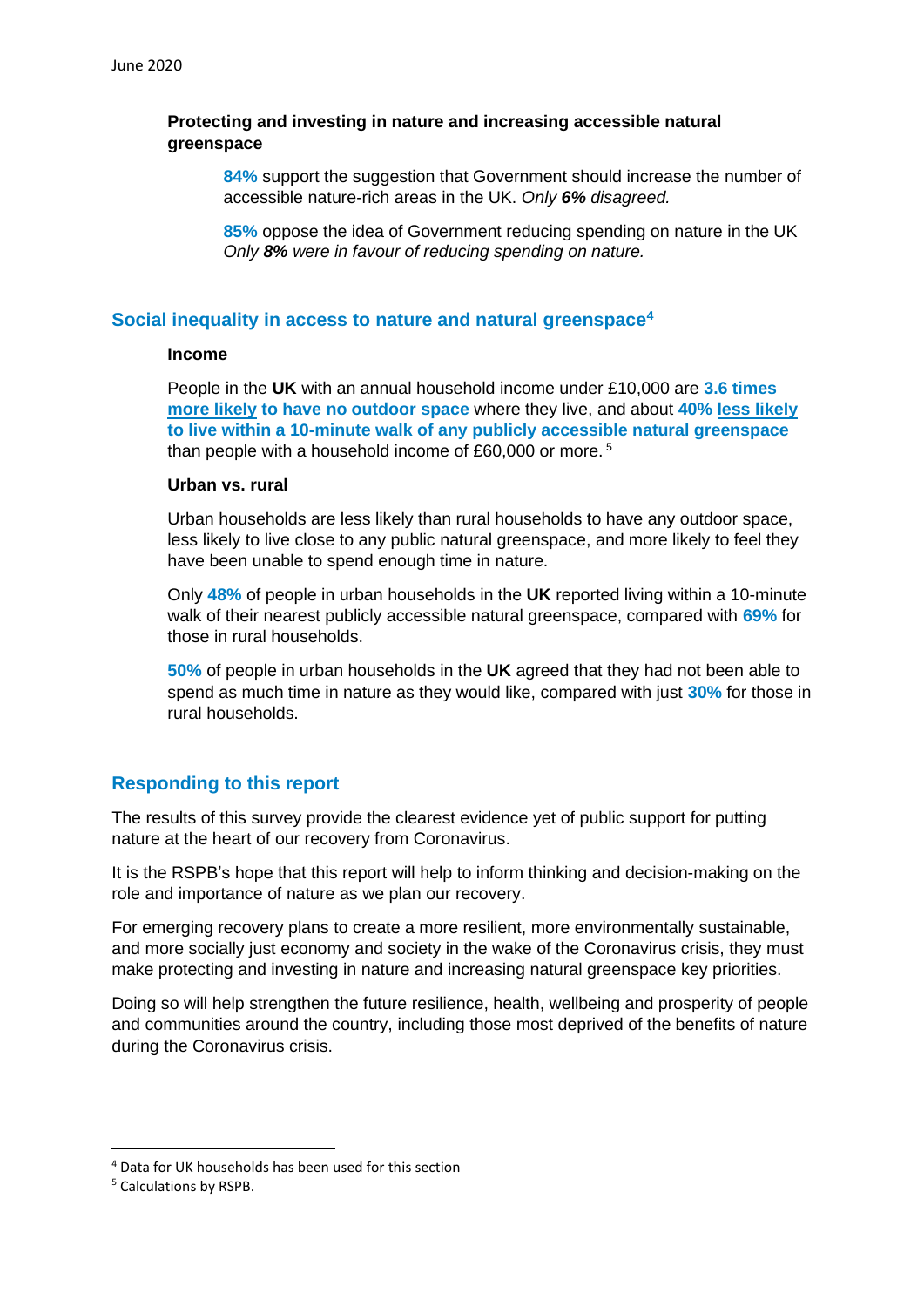# **YouGov survey: nature in the Coronavirus crisis – summary results**

#### **Access to nature**

- Only **55%** of people in North West England reported living within 10 mins walk of any publicly accessible natural greenspace.
- **For the UK**, households without any outdoor space (e.g. garden, courtyard, balcony) are even less likely to have publicly accessible natural greenspace (nature) nearby. Just **34%** of people in **UK** households without any outdoor space reported being within 10 min walk of publicly accessible nature.
- **79%** of people in North West England agreed the Coronavirus (COVID-19) outbreak has highlighted the need for more accessible nature-rich green space near to peoples' households.

### **Equality**

Households with the lowest incomes are the least likely to have a garden; the most likely to have no outdoor space at all; and the least likely to live close to publicly accessible natural greenspace.

- 59% of UK households<sup>6</sup> with an annual income of £60,000 and over roughly the top 10% of households by income<sup>7</sup> – report being within a 10-minute walk of nature (publicly accessible natural greenspace), compared with just **35%** of **UK** households with an annual income less then £10,000.
- **18%** of **UK** households with income less than £10,000 have no outdoor space at all, compared with just **5%** of households with an annual income of £60,000 or more.

### **Importance of nature during the Coronavirus crisis**

- **79%** of respondents in North West England agreed that they had noticed more nature in their neighbourhoods since the Coronavirus outbreak in the UK than they would normally at this time of year.
- **72%** of people agreed that time spent in/ surrounded by nature has been more important to them since the onset of the Coronavirus crisis in the UK.
- **74%** agreed that nature has been an important source of comfort/ relief for them.
- **78%** agreed that visiting nature has been important for their general health and happiness.
- **80%** agreed they had felt happier whilst/ after spending time visiting nature.
- **72%** agreed they had sought out places where they could enjoy nature while taking their permitted daily exercise.

<sup>&</sup>lt;sup>6</sup> Data for UK households has been used for the section on income inequality to enable comparison with ONS data on household incomes by decile group.

 $7$  The ONS dataset, "The effects of taxes and benefits on household income, disposable income estimate: 2019" reports the top 10% of UK households have an income of £59,130 or more. The lowest 10% of UK households have an income of £13,960 or less.

[https://www.ons.gov.uk/peoplepopulationandcommunity/personalandhouseholdfinances/incomeandwealth/](https://www.ons.gov.uk/peoplepopulationandcommunity/personalandhouseholdfinances/incomeandwealth/datasets/householddisposableincomeandinequality) [datasets/householddisposableincomeandinequality](https://www.ons.gov.uk/peoplepopulationandcommunity/personalandhouseholdfinances/incomeandwealth/datasets/householddisposableincomeandinequality)